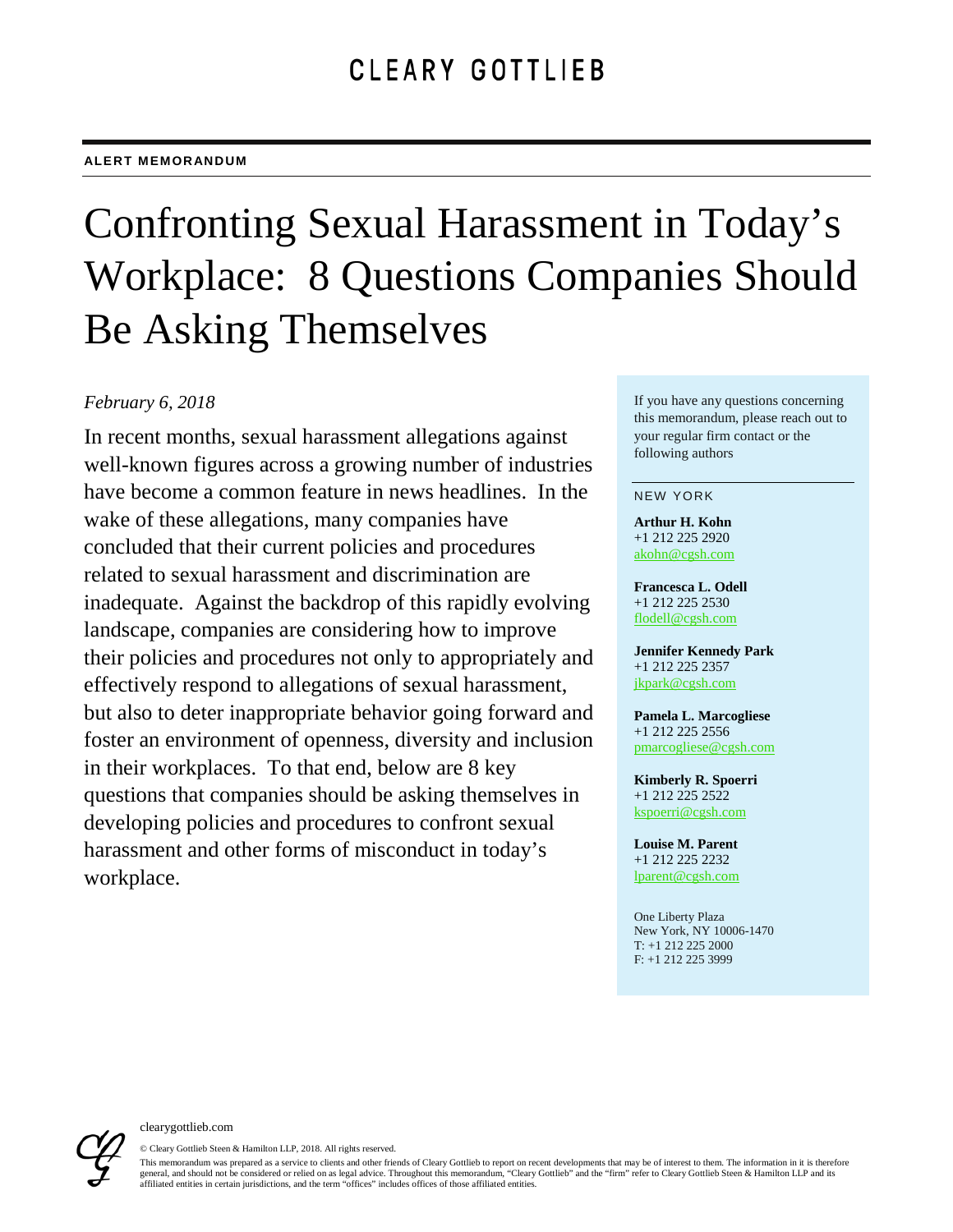## **The 8 Questions Companies Should Be Asking Themselves**

#### **1. Have we thought broadly, globally and proactively in developing our policies and procedures about workplace harassment?**

Under both U.S. federal and state law, companies are incentivized to have policies and procedures in place that address sexual harassment and contain clear guidelines about what to do in the event an employee is sexually harassed. In addition to ensuring that their sexual harassment policies comply with applicable federal and state law, companies should consider developing other internal policies and trainings for employees and executives concerning inappropriate, offensive, or abusive behavior, including:

- Policies concerning bullying, discrimination, retaliation, consensual relationships and nepotism.
- Code of conduct, affirmatively establishing the expected company culture.
- Trainings on unconscious bias, sensitivity in the workplace and behavioral responses to harassment and discrimination (e.g., understanding the "freeze" response to harassment).

In developing these policies and trainings, consideration should be given to the fact that the public's perception of what constitutes harassment or inappropriate behavior has already begun, and will continue, to change. Likewise, some conduct that is unlikely to provide a basis for a legal claim against a company under the current state or federal law applicable to the company, may be the subject of future legislation. In addition, thinking not just about deterring illegal conduct but about fostering an environment in which such conduct is unlikely to occur is important. Training on unconscious bias, sensitivity in the workplace and behavioral responses to harassment and discrimination are just some ways in which the culture of a company can be improved.

As part of a comprehensive approach to developing policies on harassment, companies may also consider examining perspectives on harassment in foreign jurisdictions, including looking to local rules for guidance. Global organizations should not only adopt uniform policies across geographical areas that reflect global standards of conduct, but also should make sure that any local law requirements are adopted through addenda in relevant jurisdictions.

#### **2. Do our employees** *trust* **the company's procedure for reporting harassment?**

If the behavior complained of is not expressly covered by a company's sexual harassment policy or applicable law, employees may not think they have recourse through the company's reporting procedures. Even if a company has put in place a clear procedure for reporting violations, employees may not use it if they do not trust that their complaints will be investigated thoroughly and without any repercussions. Employees may have the perception that the priorities of the individuals designated to receive complaints are more aligned with the accused or that these designated individuals have an obligation to presume innocence. Employees may moreover fear that their allegations will be perceived as overreactions or that they will face retaliation, particularly where the alleged perpetrator is a senior person or high performer. Where this is the case, employees may decide to escalate their complaints by going *outside* of their companies' reporting procedures, including by sharing their stories more broadly:

- through the press (Harvey Weinstein);
- on social media (#MeToo);
- on anonymous forums that are, or may become, open to the public (the "Sh%&ty Media Men" spreadsheet, Glassdoor.com, Blind conversation app); and
- calling anonymous hotlines set up by organizations outside the company (National Organizations for Women; Equal rights advocates).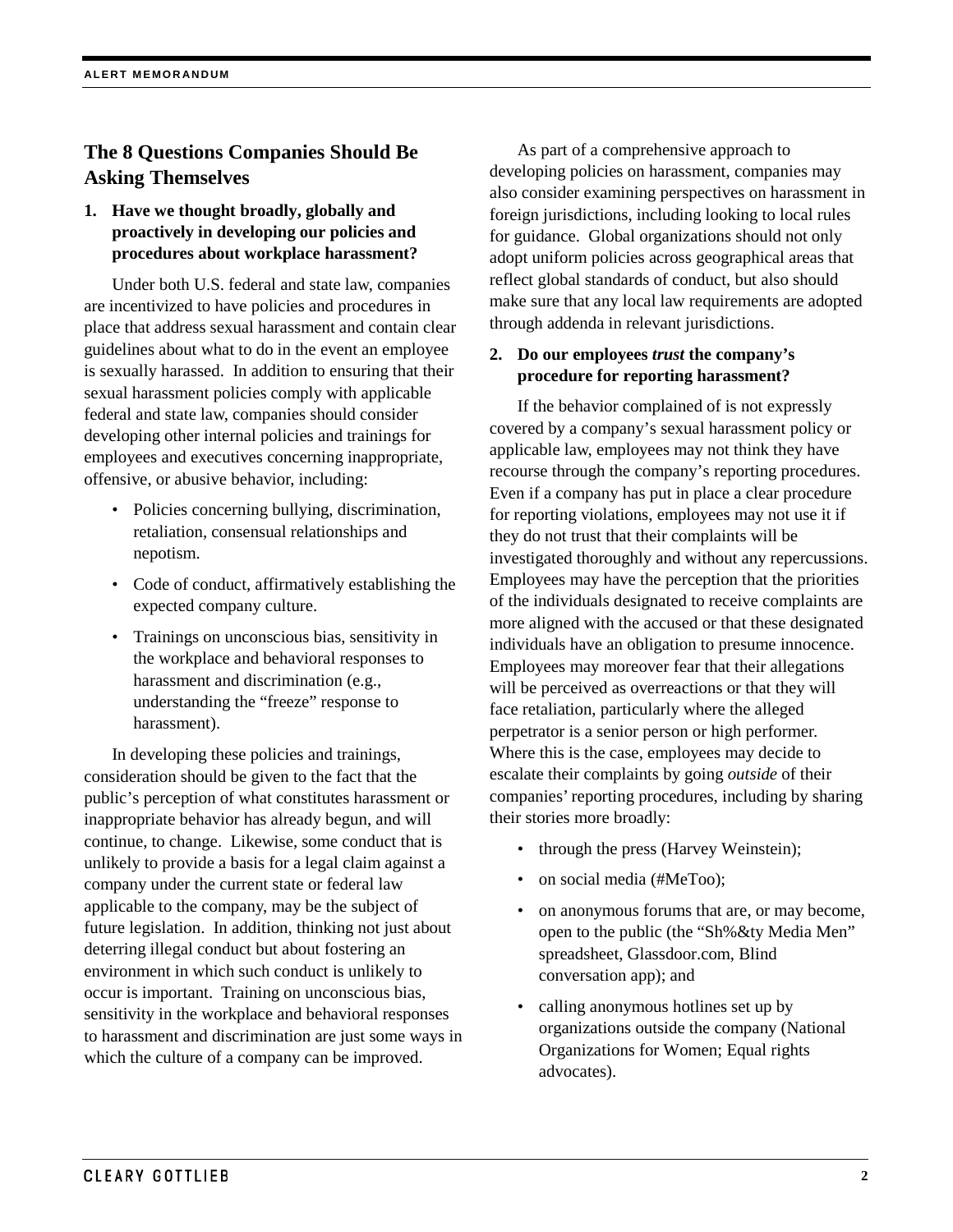In light of this, companies should take steps to ensure that their human resources ("H.R.") functions are sufficiently staffed and trained on how to handle concerns about harassment that they encounter outside of regular reporting channels. Companies may also consider having those in H.R. functions proactively monitor forums and other websites for allegations of harassment as a complement to their existing processes. A company's failure to respond to allegations made in the press or on social media or to provide appropriate reporting mechanisms for harassment claims may contribute to a determination that the company has not exercised reasonable care in preventing and addressing harassment, thereby exposing the company to liability. In addition to legal risks, the publication of harassment allegations can also expose a company to reputational harm, which may be mitigated by a company's proactive response to the allegations.

Companies should also take steps to ensure that all information concerning harassment allegations, even if not raised through the company's reporting procedures or raised anonymously, is shared with appropriate individuals within the organization and also promptly escalated to senior management or the board. In order to comprehensively address allegations of harassment or unhealthy workplace cultures, it is essential that all known information about alleged violations be promptly and regularly escalated to senior management or the board.

#### **3. Who is responsible for receiving complaints and do they have adequate resources and training?**

Even if a company's reporting procedures designate particular individuals as responsible for receiving complaints, employees may bring allegations to non-designated employees, including their managers and mentors. Employees may also report allegations directly to senior management. For example, recently developed apps like AllVoices enable victims of sexual harassment or discrimination to anonymously report incidents to a company's CEO and board. Companies should thus ensure that senior management, as well as all employees and others who may receive complaints

of harassment, receive training on how to respond to allegations of harassment and are well-versed on how to promptly escalate complaints within the organization. Employees should be reminded that they should never discourage someone from bringing forward an allegation of harassment and that any such allegations must be taken seriously and reported properly. As noted above, companies should also ensure that all information relevant to harassment allegations is shared with the appropriate individuals and escalated to senior management or the board on a regular basis.

Companies should also consider taking steps to assess the work environment *before* a complaint of harassment arises. For example, companies may consider conducting anonymous surveys of employees on their experiences in the workplace and the current harassment procedures, administering "climate assessments" in particular areas of the business, including H.R., holding skip-level meetings for senior management to gain insight into the culture at various levels of the organization, and establishing a clear open door policy to encourage openness between employees and senior management.

#### **4.** *Who* **should be in charge of conducting investigations and do those in charge have adequate resources and independence?**

Substantial consideration should be given to *who*  is in charge of conducting an investigation into complaints of sexual harassment and to whether those directing the investigation are sufficiently independent. Companies may consider forming a committee consisting of representatives from different parts of the company to direct any harassment related investigations, including determining who should have responsibility for conducting the investigation. Depending on the nature of the allegations, an investigation by personnel in an H.R. function may be appropriate and cost effective. For allegations involving senior management or that involve pervasive behavior by a group or area within a company, a company may also consider bringing in outside counsel. In that scenario, consideration should be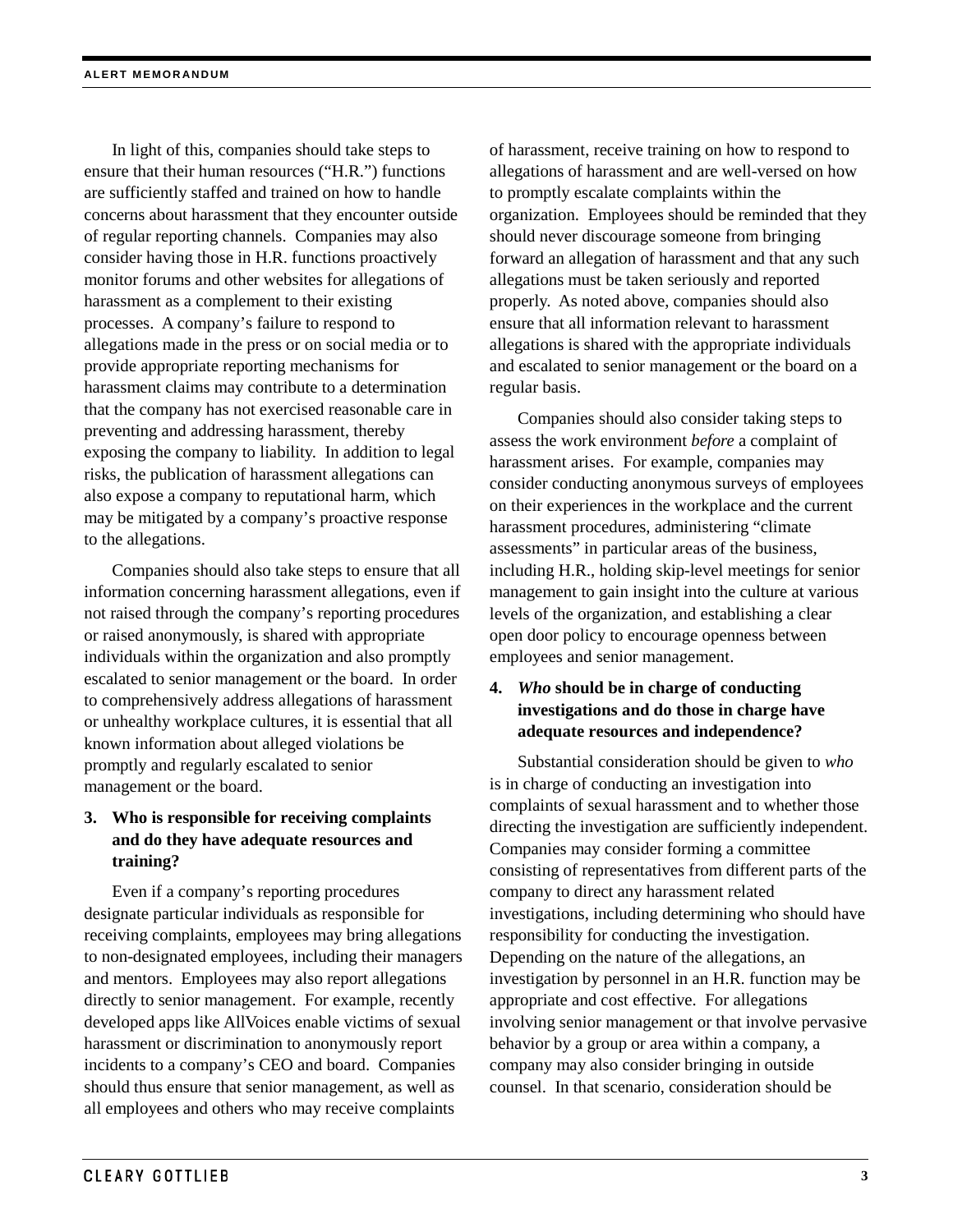given to who retains the counsel and whether counsel is sufficiently independent.

Companies should also ensure that their investigations are conducted with the utmost confidentiality and assure employees that their harassment complaints are confidential and that they will be protected against retaliation. If, however, a company ultimately decides to settle with a complaining employee, it may consider reevaluating the use of non-disclosure agreements ("NDAs"), either in settlements or in existing employment contracts, which could be perceived as "hush money" or as perpetuating abusive work environments by protecting perpetrators, and which are the subject of proposed legislation in some state legislatures.

#### **5. Has a disclosure obligation been triggered?**

Additional considerations may apply with respect to responding to and preventing misconduct by senior executives. Such misconduct can create or exacerbate an abusive work environment and lead to serious reputational injury for the company. If allegations are made against an executive officer, the company should determine when and how to involve the board in dealing with those allegations. Public companies should also keep in mind that the change in employment conditions, resignation or termination of certain executives must be disclosed on a Form 8-K in the U.S., and that other foreign jurisdictions may have similar disclosure requirements.

Companies may also consider whether to review their contracts with senior executives to ensure that the contracts include provisions that require and incentivize compliance with the company's behavioral expectations. To that end, some companies have chosen to consider, with respect to their new and existing contracts, what rights they have to terminate senior executives for cause for violations of the company's harassment policies and to deny indemnification in such situations. One reason to consider negotiating arrangements with these protections in place is that payment of large severance packages can cause reputational harm to a company based on the perception that it is being "soft" on

executives whose behavior violated its policies or rewarding executives for inappropriate behavior. On the other hand, these negotiations may present real challenges.

#### **6. Does senior management communicate the message that harassment of any type will not be tolerated?**

The adoption of strong internal codes of conduct, policies and robust procedures will have limited efficacy if senior management does not make clear that it will not tolerate harassment of any kind or by any perpetrator. Management's failure to swiftly investigate claims of harassment or to penalize abusive behavior can exacerbate an already hostile work environment. Further, as noted above, consideration should be given to ensuring that management cannot be reasonably perceived as rewarding senior executives who do not comply with the company's behavioral expectations or silencing victims of abuse.

Companies should encourage senior management to takes steps to facilitate openness and increased communication with their employees even before a complaint arises. Senior management should also regularly remind employees of the existence of their company's policies and procedures related to harassment and should participate in trainings.

#### **7. Is the board sufficiently informed on the company's policies and procedures relating to sexual harassment?**

Board members may be exposed to claims of breach of fiduciary duty following claims of sexual harassment perpetrated by executive officers or other employees of the company. In particular, public companies may face serious financial consequences following allegations of harassment at the company as a result of such claims. Boards should also be aware that there are financial risks that are not directly tied to payment of civil damages or to legal and remediation costs related to sexual harassment. The media has recently reported numerous incidents of allegations where executives have been accused of sexual harassment and other misconduct, and the companies have seen their stock price fall or lost advertising